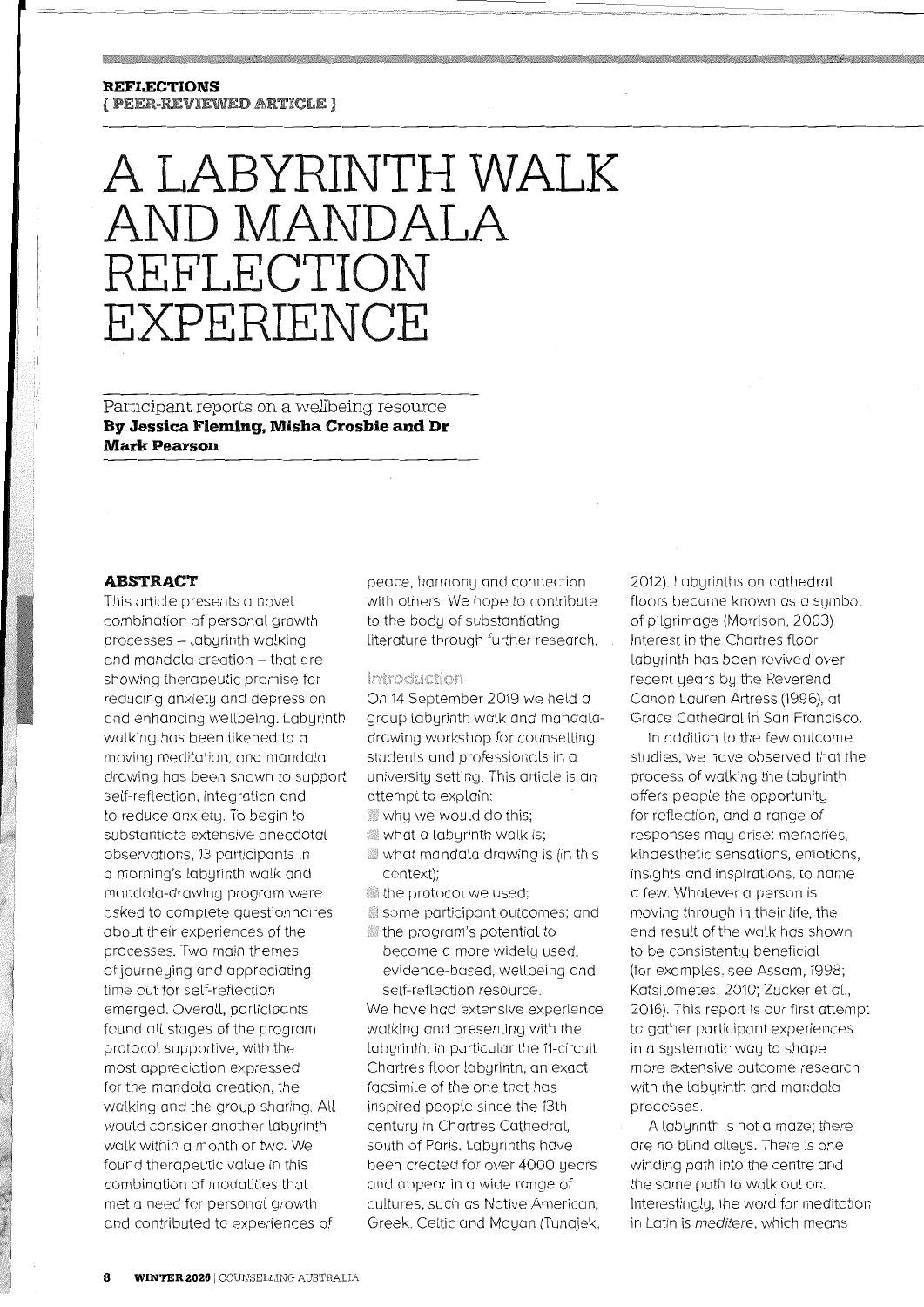#### **REFLECTIONS**  { PEER-REVIEWED ARTICLE }



'to find the centre' (Griswold, 2001, p. 107). Walking the labyrinth can be a metaphor for walking to the centre of one's self. It takes approximately 20 to 30 minutes to walk (on average). Over the years participants have called the process <sup>a</sup>"walking meditation" or a "centring exercise". The labyrinth's form is circular, with a subtle but detectable reference to the four quadrants. As the path weaves among the four quadrants, the labyrinth seems to have an inherent ordering principle for the brain, in particular the right hemisphere (Tunajek, 2012). In fact, the labyrinth itself could be called a mandala.

The word 'mandala' is based on the Sanskrit word for circle. In its oldest historical usage it refers to a circle containing a design that implies or overtly indicates the four cardinal points and a centre. In the ancient Hindu and Tibetan drawings a god or a goddess was often represented at the centre. Both the process of creating and contemplating a mandala was used in different cultures for meditation and spiritual evolution. A well-known example is the sand mandala, or the Kalacakra ('Wheel of Time') mandala, formed from coloured grains of sand by Tibetan monks (Buhnemann, 2017).

The circle is one of the oldest and strongest symbols used by humans to represent wholeness. For example, it was central in ancient Chinese cosmology (Doeringer, 1982), and has been described as a central symbol in Native American rituals (Garrett, Garrett & Brotherton, 2001).

Its use in healing drawings was explicitly described at length by Carl Jung in his research and in his own healing process (Jung, 1957/1980). As a process to aid integration after labyrinth walks, we use an adapted form in which a lightly pencilled circle is drawn on an A3 page of paper. Using oil-based pastels, participants are invited to draw reflexively and intuitively. Whether a person stays inside the circle or covers the whole page, the pencil circle is a constant suggestion toward healing and wholeness. It seems to promote psychic integration.

The two modalities of labyrinth walking and mandala drawing have small, slowly emerging evidence bases. Labyrinth walking is a physical, emotional and sensory experience, and can support small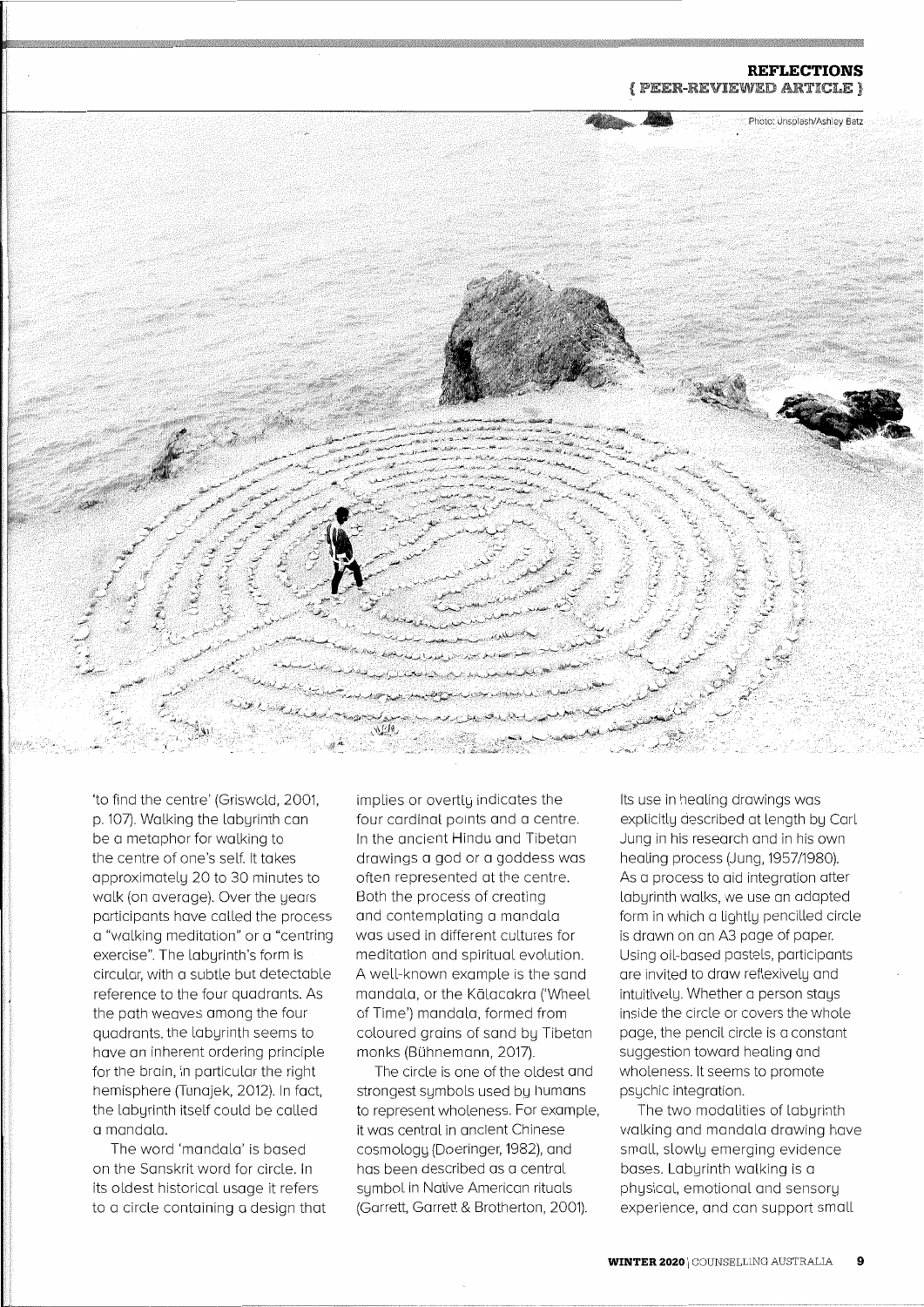## **REFLECTIONS**  { PEER~REVIEWED ARTICLE }

to medium improvements in blood pressure (Sandor & Froman, 2006), reduce dysfunctional thinking (Lizier et al., 2018), and reduce stress (Zucker et al., 2016). Labyrinth walks have been shown to support creating a calmer state (Assam, 1998), to support learning (Marshall, 2003), and to enhance a spiritual quest (Katsilometes, 2010). Mandala creation has been shown to support mental health and wellbeing (for examples, see Babouchkina & Robbins, 2015; Kima et al., 2018; Pisarik & Larson, 2011).

The project aims included gaining qualitative feedback on participants' experiences, and their perspective of the usefulness of the seven protocols for the program of labyrinth walking followed by mandala drawing, which could be the basis for further study.

#### The protocols

We have a standard seven-step protocol for a group process, as follows.

- **1.** It begins with personal introductions from all participants.
- **2.** Next, we offer a brief history of the labyrinth.
- **3.** Then suggestions are made about the various intentions and concepts people use to walk it.
- **4.** Suggestions are also offered for approaching the mandala drawing, including the idea that it is about personal expression rather than great artistry.
- **5.** The group labyrinth walk is usually undertaken in silence.
- **6.** The mandala drawing is also undertaken in silence, as is any written recording or significant journalling about the walking experience.
- **7.** Considerable time is allowed



for optional personal sharing from each of the participants regarding the whole of their experience with the walk and the drawing. We observe that the interpersonal connection that arises through this final stage completes the internal experience with a subtle, but profound sense of community.

#### Method

This was a qualitative investigation. Phenomenological (lived experience) data was sought, to gain an understanding of participants' perceptions, feelings and general responses to the processes. Additionally, participants' experience of the value of the seven protocols of the program was sought. An anonymous six-item paper questionnaire was distributed at the close of the program (see

Appendix, p. 12), completed privately, and placed in a box for researchers to collect after the program. All participants in the walk and mandala drawing program agreed to be participants in the study. Within a reflexive process (Goldstein, 2017), responses were analysed through thematic analysis (Braun & Clarke, 2006) and through simple frequency counts.

The researchers were both facilitating the program and participating, while maintaining a level of presence to participants. This seemingly dual relationship was intended to support participants' self-focus, selfexploration, self-reflection and self-direction, rather than needing participants to keep attentive to external direction. The shared lived experience of the processes provided insights for the researchers and aimed to create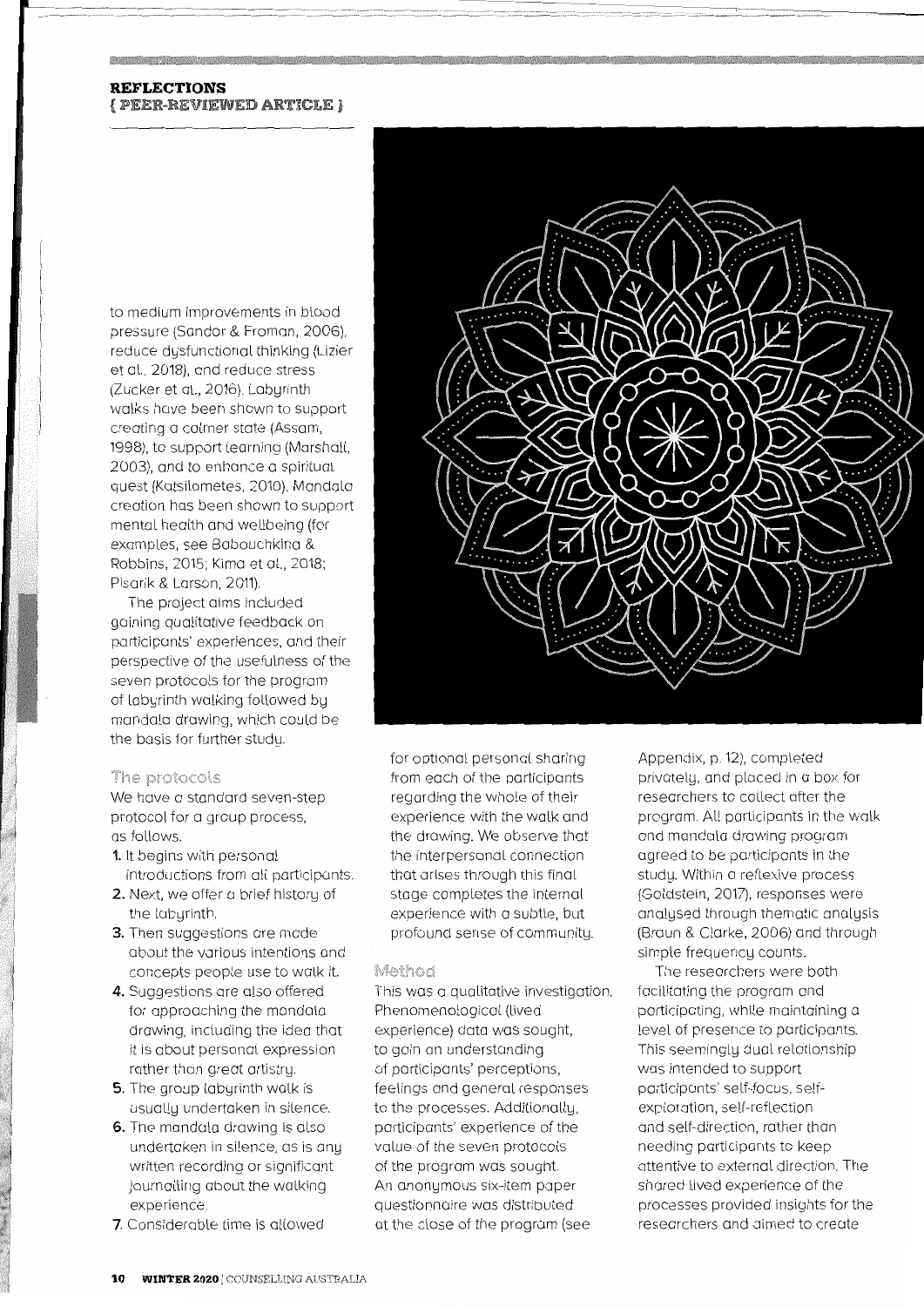a non-hierarchical atmosphere of freedom for participants. University of the Sunshine Coast ethics approval was granted.

## Participant feedback

There were 13 participants: three male and 10 female. They were recruited through university social media and community networks. There was a wide age range, from 21 to 79 years. In terms of previous labyrinth experience, four had previously participated in a labyrinth walk and nine had not. All participants in the walk were advised that if they wished to have their feedback included in the pilot study, anonymous submission of the questionnaire would be taken as their consent.

## **MAJOR THEMES**

Two main themes emerged from participants' summaries of their experiences in the program. The theme of 'journey' emerged for how participants viewed and experienced the processes, suggesting that the experiences were viewed as occurring within a broader arc of personal growth. For example: "I appreciated meeting like-minded people on a journey of self-discovery".

Taking time out from everyday responsibilities for reflection and connecting with others was also a major theme. For example, responses included, "time out, inner focus, being together" and "got me out of the house and met other souls on different journeys". Some of the words participants used to describe their experiences were peace, reflection, clarity, balance, transformative, inner focus and flow.

## **RESPONSES TO PROTOCOLS**

In feedback on which steps of the protocol were more or less relevant or supportive (see Appendix Question 3), most indicated that all steps were supportive ("All of these  $-$  beautifully put together"). Four participants cited the group sharing and sense of community as important to their experience, and another four stated an interest in exploring creative arts therapies and exposure to new modalities as imporatant. One commented directly that the "time drawing afterwards really helped to shape the feelings from the labyrinth", while another found the reflection time valuable, sharing her insight: "I don't need to try to live a spiritual life. I am spirit."

All participants reported that the steps of the protocol were supportive; nothing was reported as unsupportive. The time creating the mandala was indicated as one of the most helpful aspects, with the walk and the group sharing as close seconds. Altogether, participants reported deep engagement in these complementary activities, and felt the activities contributed to their individual quest for meaning.

#### **COMFORT**

Eleven participants reported finding no uncomfortable aspects of the program; however, one found settling into the group of strangers initially a little uncomfortable. One participant found that it was a revealing experience and some discomfort was connected with this.

## **PROGRAM IMPROVEMENTS**

Eleven of the 13 participants felt there was no way the program

could have been a richer experience, two did not comment, and one suggested experiencing the walk outside might make it richer, to "include the elements as well".

There are, around the globe, a number of outdoor labyrinths, and anecdotal feedback suggests these do support a feeling of connection with nature. Whether the outdoor setting supports internal self-reflection to the same extent remains to be explored.

## **FURTHER INTEREST**

All participants indicated an interest in considering another labyrinth walk in the future, in one to six months' time. Sandor and Froman (2006) found, in a three-month follow-up to their labyrinth study, that six of seven participants had independently walked the labyrinth again two to three times on average.

#### Conclusion

The two modalities of labyrinth walking and mandala drawing seem to complement and support one another. Both are based on the integrative circle, and both are quiet, reflective activities that provide space from the intensity and distractions of daily life. While the labyrinth walk is a more ephemeral experience, the process of drawing a mandala can anchor and sometimes amplify the insights and self-awareness that arises during the labyrinth walk.

We see potential therapeutic value in this combination of modalities. Global conditions continue to deteriorate and general levels of anxiety continue to increase among people of all ages. The World Health Organization